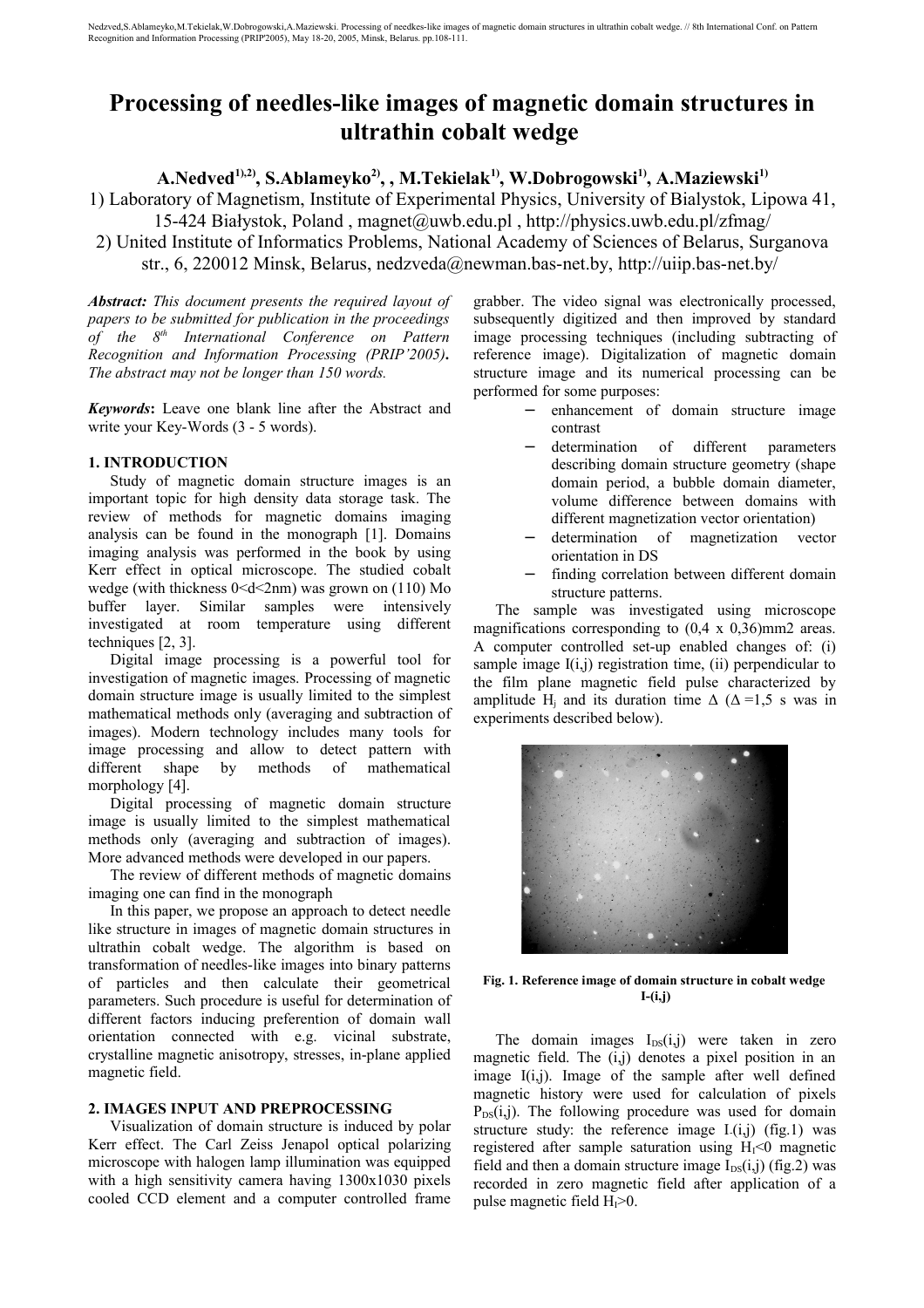

**Fig. 2. Domain structure image of domain structure in cobalt wedge I**<sub>DS</sub>(i,j)

 Each resulting images was calculated, using the formula:

$$
P_{DS}(i,j)=I_{DS}(i,j)-I(i,j).
$$

Procedure of the image subtraction for different power is shown in fig.3.



**Fig. 3. Differential image of domain structure in cobalt wedge**   $I_{DS}(i,j)$ -I- $(i,j)$ 

Fig.3. illustrates a domain structure image, in which the preferential orientation of magnetic domain walls with characteristic needles-shaped domain structure was found. This preferred direction is connected with magnetic anisotropy induced in Co by the Mo (110) buffer [2,3].

## **3. Analysis needles-like objects on image of domain structure**

The algorithm for detection needle-like structure on magnetic image consists of four phase: improvement of gray-scale image quality, thresholding, morphological processing, separating of needle-like elements.

Gray-scale image has an impulse noise and physical faults are ususally obtained (fig. 3). It is necessary to improve quality of this image for correcting brightness histogram. This procedure accomplishes by less-noise filtration:

- salt&pepper.
- median.

Brightness uniform enhances correct gray histogram for stabilization threshold detection (fig. 4).



**Fig. 4. Improved magnetically image of molibden wedge** 

The auto thresholding techniques are used to determine the threshold pixel value such that all gray level values less than or equal to threshold belong to one class 0 and the other gray level values belong to another class 1 in binary image. This procedure decrease count of image characteristic.

The source and improved images consist of two basic phase: domain structure and background. Therefore optimal method for automatic thresholding is metric. The threshold value is the pixel value k at which the following expression is minimized:

$$
\sum_{i=0}^{i=k} h(i) |(i-\mu_1)| = \sum_{i=k+1}^{i=N-1} h(i) |(i-\mu_2)|,
$$

where,  $\mu_1$  is the mean of all pixel values in the image that lie between 0 and threshold (k), and  $\mu_2$  is the mean of all the pixel values in the image that lie between  $k+1$  and maximal pixel value on image.

Thresholding of improved gray-scale image results to a binary image with pattern of changing of magnetic field and some noise objects (fig. 5). For realization of this operation an optimal method is [5].



**Fig. 5. Binary image of molibden wedge after thresholding**

Morphological phase of algorithm is used to correct edges of needle-like structure and remove geometrical noise. Generally, noise at binary image is explained by physical faults of wedge surface. It is characterized as separate objects with small area. The physical faults can present on image background and foreground. First they are removed on background by measuring and comparing geometrical characteristics (Fig. 6).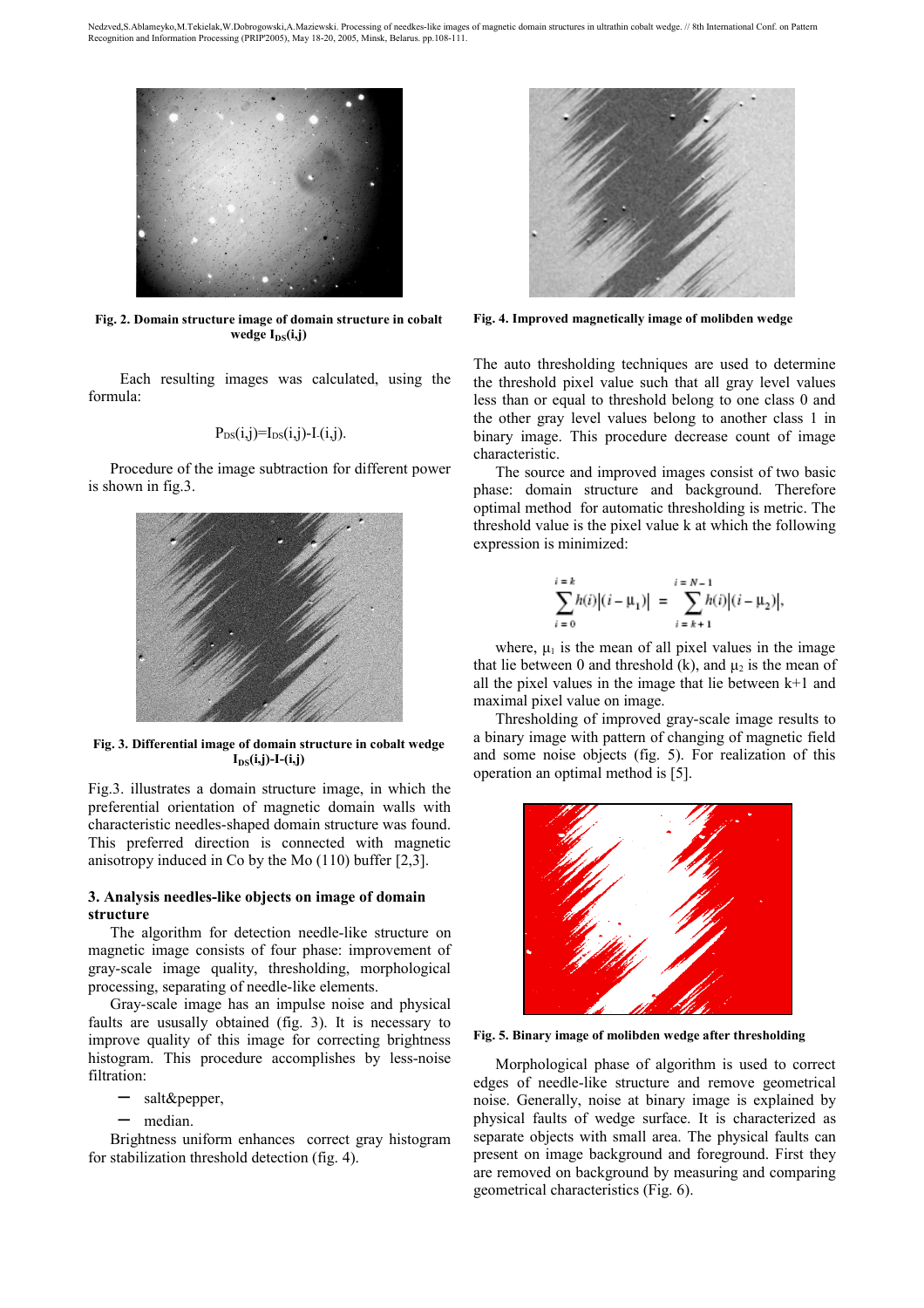

**Fig. 6. Binary image of molibden wedge after removing physical faults on background**

 Then, closing operation restores broken distinct elements of needle-like structure. For analysis physical faults on foreground, it is necessary to invert binary image and repeat removing operation (Fig. 7).



**Fig. 7. Results of morphology phase of removing restoring physical faults**

Inverting of resulting image and opening operation completely restore form of needle-like structure (Fig. 8).



**Fig. 8. Results of phase of restoring forms of acicular structure.**

Next phase is separating of needle-like elements. A convex hall can be envisioned as an imaginary elastic string stretched around the object. This operate is based on detecting of convex patterns. Pattern with convex border for foreground and background enclose all elements of needle-like structure (Fig. 9).



**Fig. 9. Results of phase of separating element: a) convex borders, b) regions of interest for needles-like structure..**

That borders allow choosing regions of interest (Fig. 10). Using of this regions decrease count pixels for analysis and remove border noise.



**Fig. 10. Results of phase of separating element: a) convex borders, b) regions of interest for needles-like structure..**

Opening operation removes needle-like elements form region of interest. Subtracting two previous results gives needle-like elements (Fig. 11).



**Fig. 11. Binary patterns of needles-like elements of magnetic domain structure image**

The elements of neddle-like structure can play important role for description properties of magnetic field. The sensibility of characteristics of field depends on size of elements. Therefore counting iterations for opening operation influence to size of separable elements and sensibility of measuring (Fig. 7).